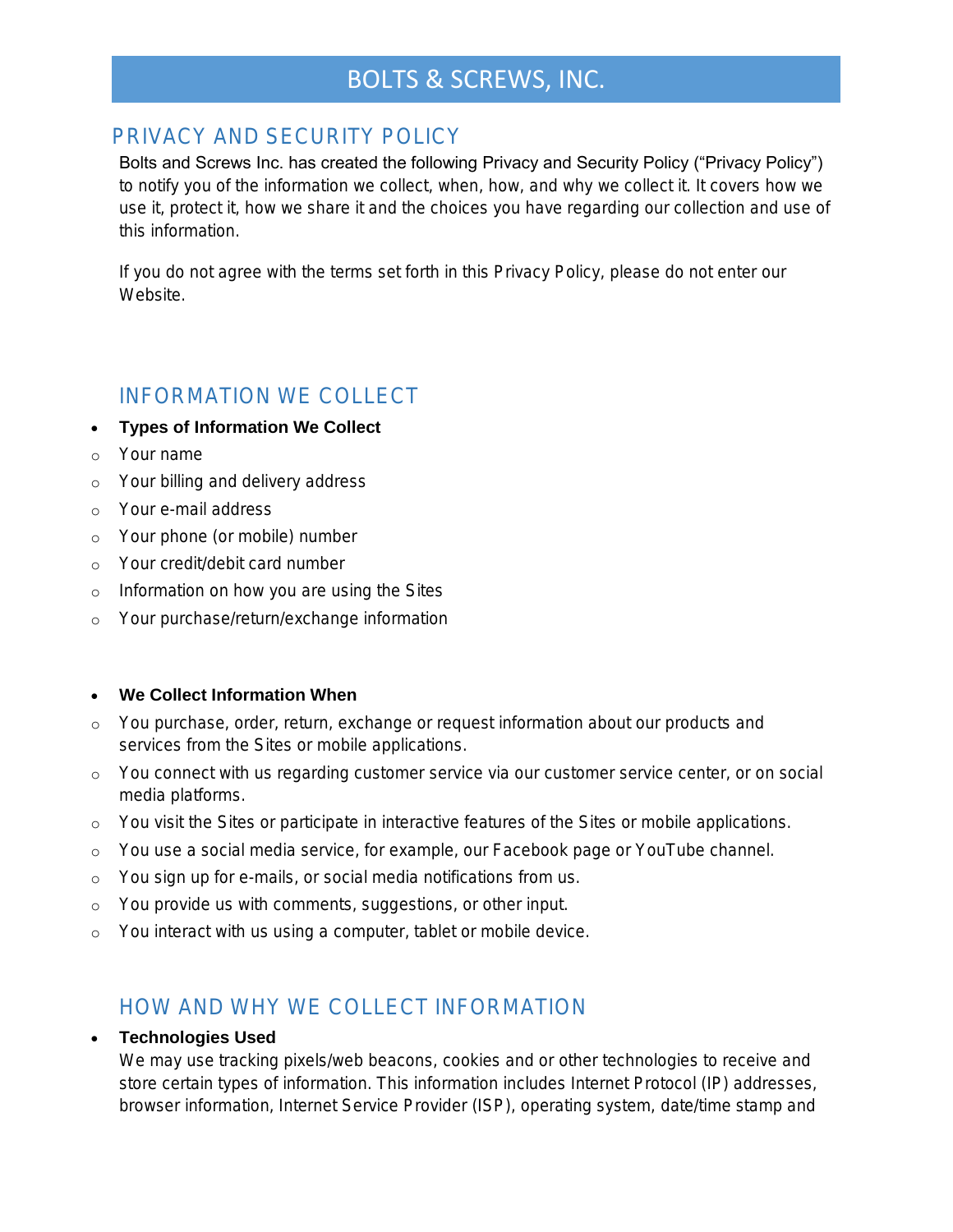# BOLTS & SCREWS, INC.

clickstream data. This information helps us customize your website experience and make our marketing messages more relevant. It also allows us to provide features such as storage of items in your cart between visits. This includes our content presented on other websites or mobile applications. In order to provide the best customer experience possible, we also use this information for reporting and analysis purposes, such as how you are viewing our website, performance of our marketing efforts, and your response to those marketing efforts.

### • Third Party Cookies

o We allow third-party companies to collect anonymous information when you visit our website and to use that information to assist us in ads for our products or services or for products or services of other companies when you visit the Sites or other websites.

### User Experience Information

In order to improve customer online shopping experience, help with fraud identification, and to assist our customer care representatives in resolving issues customers may experience in completing online purchases, we use tools to monitor certain user experience information, including, but not limited to, login information, IP address, data regarding pages visited, specific actions taken on pages visited (e.g., information entered during checkout process), and browser information.

- Mobile Privacy
- o We offer mobile applications (commonly known as "apps") that allow you to view our products, shop online, or receive other information from us. All information collected by us via our mobile application is protected by this Privacy Policy.

# HOW WE USE THE INFORMATION WE COLLECT

- Product and Service Fulfillment
- o Fulfill and manage purchases, orders, payments, returns/exchanges, or requests for information, or to otherwise serve you.
- o Provide any requested services.
- Marketing Purposes
- o Deliver coupons, mobile coupons, newsletters, receipt messages, e-mails, and mobile messages.
- o Send marketing communications and other information regarding products, services and promotions.
- o Administer promotions.
- Internal Operations
- o Improve the effectiveness of the website, mobile experience, and marketing efforts.
- o Conduct research and analysis.
- o Perform other business activities as needed, or as described elsewhere in this policy.
- Fraud Prevention